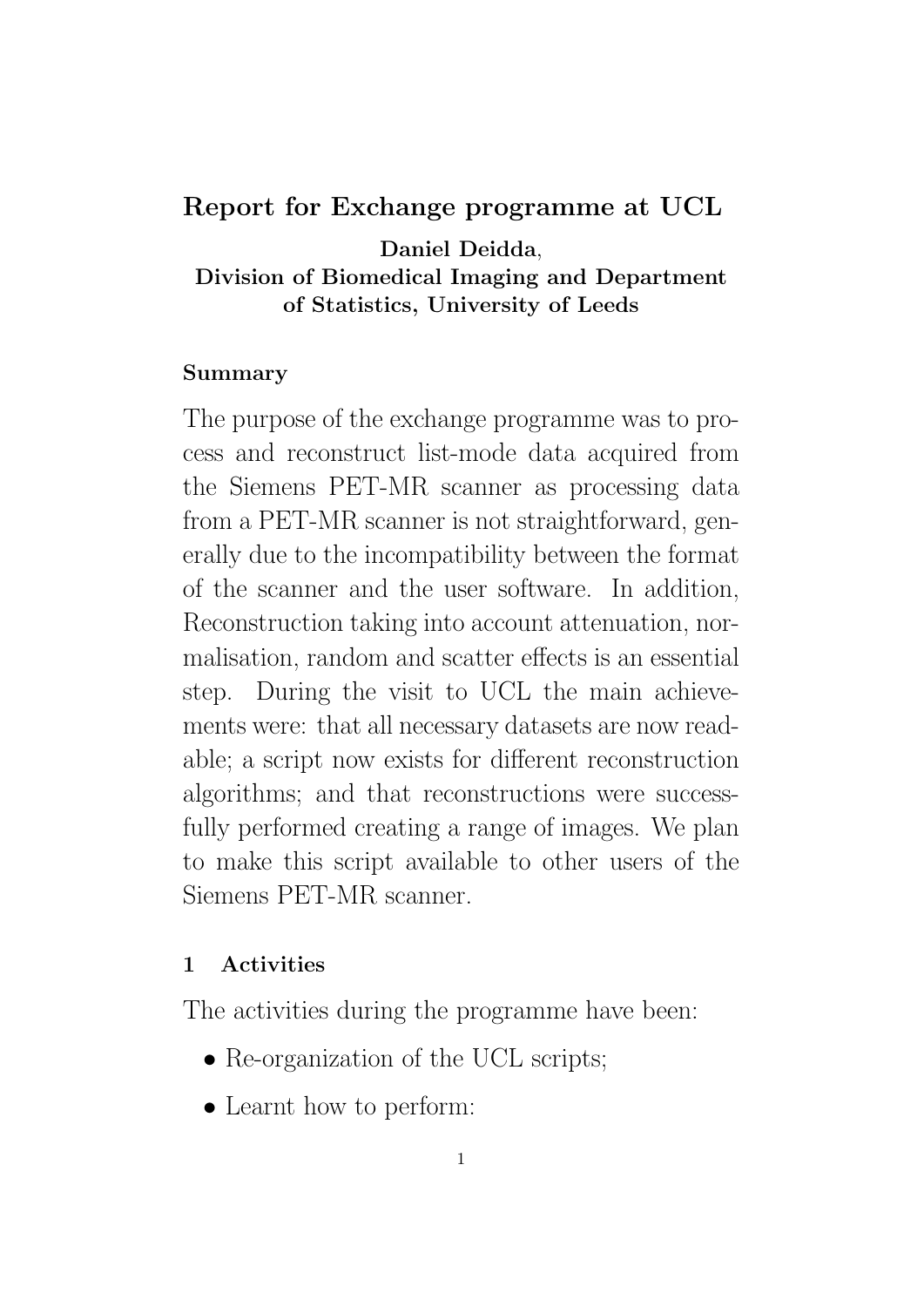- Attenuation correction;
- Scatter and Random evaluation;
- Normalisation correction.

# 2 Key output

A script to reconstruct PET-MR data mostly based on the open source STIR is now available for the users.

# 3 Description

Depending on whether or not people use the scanner software they can have two possible formats:

- IMA: is the format obtained using the scanner tools, it is a DICOM file which contains both data and header;
- DCM+BF: is the raw format which is the output from the scanner, it consist of the DICOM header plus a binary file;

The script used at UCL reads IMA files to extract a STIR header and goes over all the step in the reconstruction procedure:

- Unlisting (the LM data is converted into a sinogram);
- Attenuation correction;